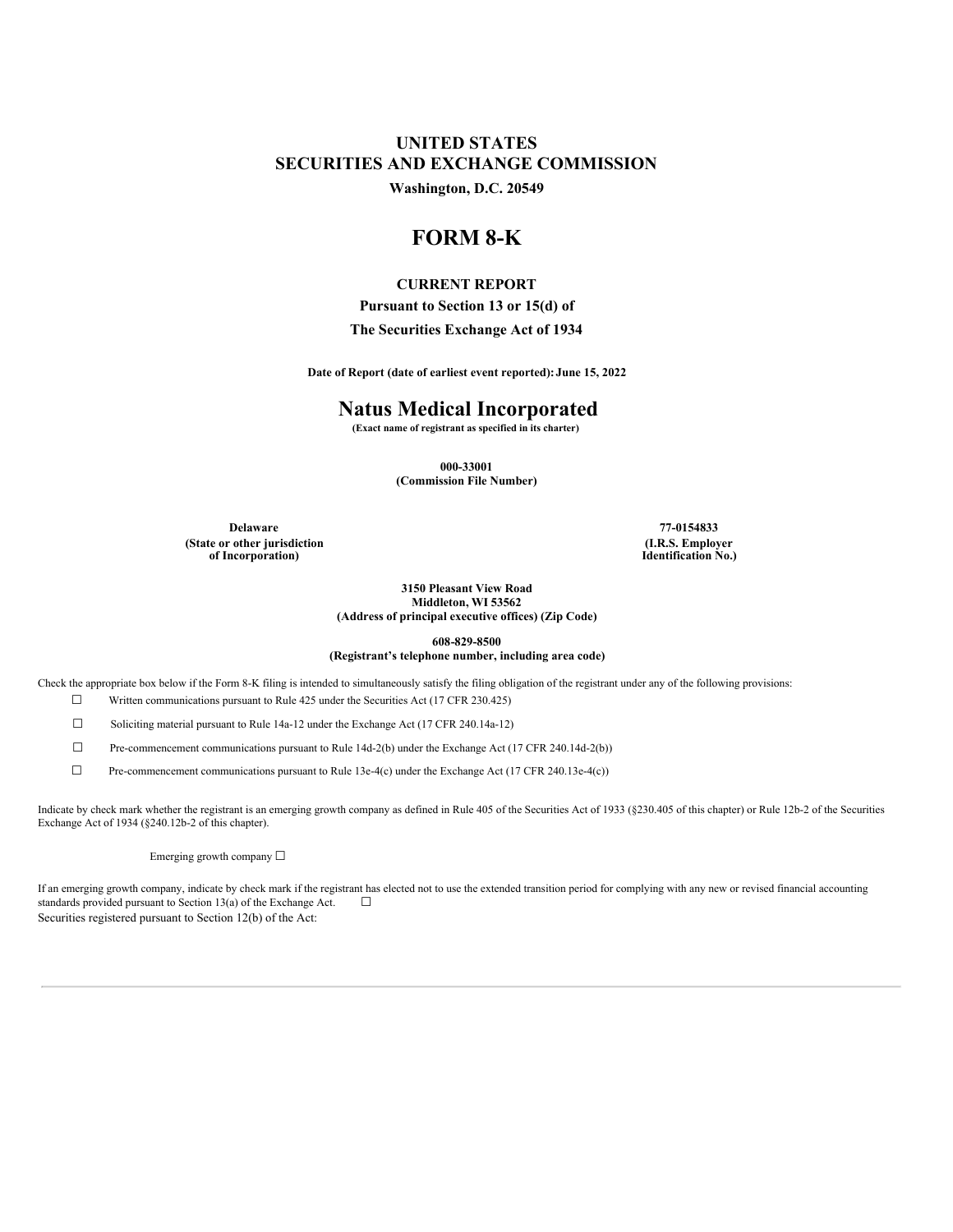| Title of each class                       | <b>Trading Symbol(s)</b> | Name of each exchange on which registered                 |
|-------------------------------------------|--------------------------|-----------------------------------------------------------|
| Common Stock, \$0.001 par value per share | NTUS                     | The Nasdaq Stock Market LLC<br>(The Nasdaq Global Market) |

#### **Item 5.07. Submission of Matters to a Vote of Security Holders**

Following the Annual Meeting of the Stockholders of Natus Medical Incorporated (the "Company") on June 15, 2022 (the "Annual Meeting"), Broadridge, the Company's Transfer Agent, delivered its final vote tabulation on June 15, 2022 that certified the voting results for each of the matters set forth below that were submitted to a vote at the Annual Meeting.

As of the close of business on April 18, 2022, the record date for the Annual Meeting, 34,581,270 shares of the Company's common stock ("Common Stock"), were outstanding and entitled to vote. 31,119,721 shares of Common Stock were voted by proxy at the Annual Meeting, representing 89.99% of the shares entitled to vote.

The final voting results for the Annual Meeting are as follows:

Proposal 1: Election of the following directors:

| <b>Nominee</b>                                                                                                          |            |                |         |                                   |
|-------------------------------------------------------------------------------------------------------------------------|------------|----------------|---------|-----------------------------------|
|                                                                                                                         | For        | <b>Against</b> | Abstain | <b>Broker</b><br><b>Non-Votes</b> |
| Ilan Daskal                                                                                                             | 28,554,001 | 1,370,377      | 98,738  | 1,096,605                         |
| Eric J. Guerin                                                                                                          | 29,388,286 | 528,020        | 106,810 | 1,096,605                         |
| Lisa Wipperman Heine                                                                                                    | 27,852,374 | 2,064,032      | 106,710 | 1,096,605                         |
| Joshua H. Levine                                                                                                        | 29,492,430 | 423,003        | 107,683 | 1,096,605                         |
| Bryant M. Moore                                                                                                         | 29,112,122 | 804,182        | 106,812 | 1,096,605                         |
| Alice D. Schroeder                                                                                                      | 28,701,658 | 1,223,695      | 97,763  | 1,096,605                         |
| Thomas J. Sullivan                                                                                                      | 29,603,809 | 323,622        | 95,685  | 1,096,605                         |
| Proposal 2: Approval of Amended and Restated 2011 Employee Stock Purchase Plan.                                         |            |                |         |                                   |
|                                                                                                                         | For        | <b>Against</b> | Abstain | <b>Broker</b><br><b>Non-Votes</b> |
|                                                                                                                         |            |                |         |                                   |
|                                                                                                                         | 29,714,237 | 191,187        | 117,692 | 1,096,605                         |
| Proposal 3: Advisory vote to approve the Company's Named Executive Officer compensation.                                |            |                |         |                                   |
|                                                                                                                         | For        | <b>Against</b> | Abstain | <b>Broker</b><br><b>Non-Votes</b> |
|                                                                                                                         | 7,361,635  | 22,365,583     | 295,898 | 1,096,605                         |
| Proposal 4: Ratification of the appointment of KPMG LLP as the Company's independent registered public accounting firm. |            |                |         |                                   |
|                                                                                                                         | For        | Against        | Abstain | <b>Broker</b><br><b>Non-Votes</b> |

No other matters were considered or voted upon at the meeting.

## **Item 9.01. Financial Statements and Exhibits**

(d) Exhibits.